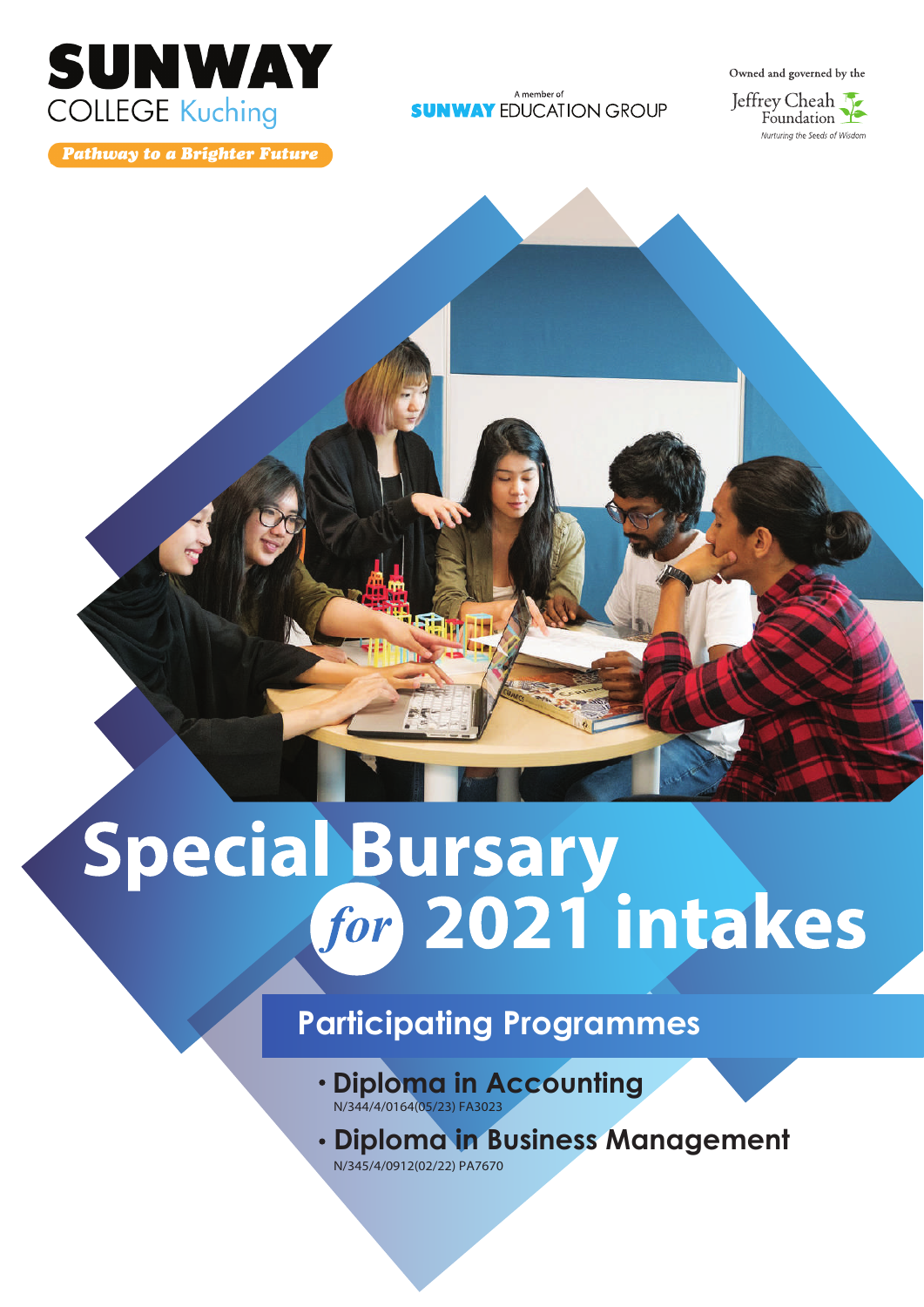RM5,000 (to be deducted from the first and second semester tuition fee).

# Documents Required

Academic results with the school name and school leaving certificate.

# Application Deadline

One week after the commencement of the course. Incomplete or late applications will not be accepted.

# Eligibility Criteria

- Applications are based on results obtained in SPM, O-Level or UEC examinations taken year 2018-2020;
- The bursary is offered strictly to full-time registered students at Sunway College Kuching;
- Offer of bursary will only be made when the institution receives the actual results;
- Incomplete submission of documents will not be accepted;
- This bursary awarded takes the form of a tuition fee deduction, it is not a cash award.This bursary of RM5000.00 will be deducted from 1st year tuition fee - RM3000 and 2nd year tuition fee -RM2000;
- Students who are eligible for scholarship can only choose either bursary or scholarship, whichever is higher;
- In the event that the recipient withdraws from the programme, is suspended or terminated by Sunway College Kuching at any point in time before the completion of the programme, the said bursary shall be automatically terminated. However, should the recipient withdraw from the programme due to medical reasons, his or her bursary may be retained subject to absolute discretion of Sunway College Kuching and only after the recipient has provided adequate supporting medical documents acceptable to Sunway College Kuching.
- Should such withdrawal or suspension happens, Sunway College Kuching reserves the right to claim for the recovery of the fees due which are calculated on a pro-rate basis. This is based on the valuable benefit received by the recipient;
- Should the recipient accept any other scholarship (of any amount, this bursary will be terminated automatically. Sunway College Kuching reserves the right to claim for the recovery of the fees due which are calculated on a pro-rate basis. This is based on the valuable benefit received by the recipient;
- Students can choose to either apply for scholarship as the bursary is limited to first 20 students who enrolled in Jan and April only;
- Students with 8As and above in their SPM results will be offered scholarship under the scholarship quantum of 2021 intakes;
- Bursary will be deducted from the tuition fees (not for repeat subjects) excluding MPU and general fees.

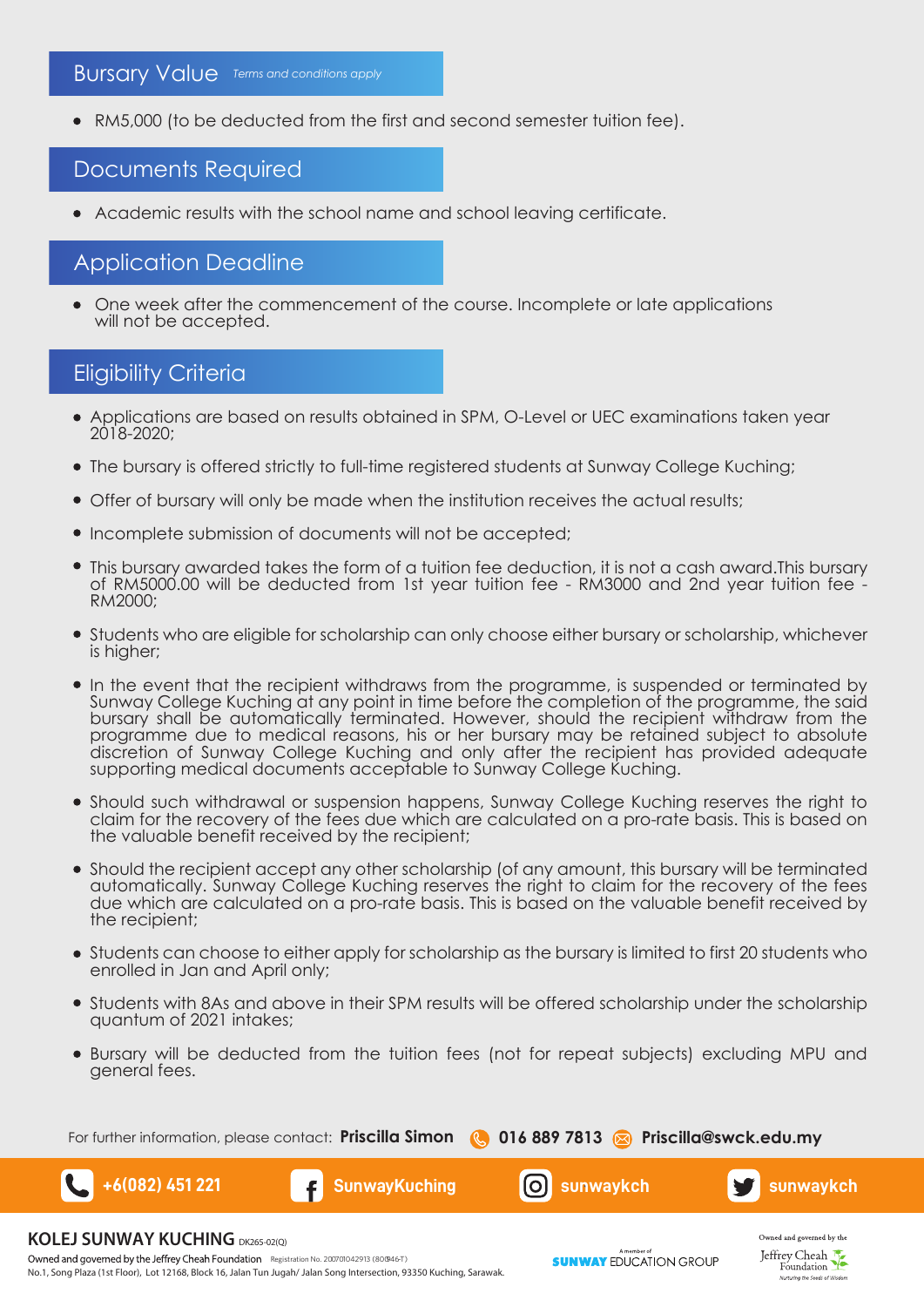**SKGHHOUT** 

#O#B>个 丨 丨 丨 丨 丨 丨 丨 丨 丨 丨 丨 丨 丨 丨 丨 丨 H

 $-86404 -$ 

 $-3<sub>6tt-04t</sub>$ 

# **APPLICATION FORM** *Special Bursary* for 2021 Intakes

| Name<br>Date of Birth<br><b>Mailing Address</b><br>Tel<br><b>SECTION B: EDUCATION BACKGROUND Use block letters</b><br>O-Level<br>(i)<br><b>SPM</b><br><b>STPM</b><br>(ii)<br>A-Level<br><b>UEC</b><br>(iii)<br>(iv)<br>Others (Please state)<br><b>Year Completed</b><br><b>SECTION C: SECONDARY SCHOOL / INSTITUTION LAST ATTENDED</b><br>Name of School<br>Name of Principal<br>Tel<br><b>SECTION D: PROGRAMME APPLIED</b><br>Programme<br>Intake<br><b>SECTION E: FAMILY BACKGROUND</b><br>Father/Guardian<br><b>Name</b><br>Occupation<br>Siblings' details<br>Siblings who are working | IC / Passport No.<br>H/P<br><b>Australian Matriculation</b> | Level |        | <b>Address</b><br>Fax No |        |                        | Gender: Female<br>Nationality<br>Fax number (if any) |                             | Male<br>Age                |
|---------------------------------------------------------------------------------------------------------------------------------------------------------------------------------------------------------------------------------------------------------------------------------------------------------------------------------------------------------------------------------------------------------------------------------------------------------------------------------------------------------------------------------------------------------------------------------------------|-------------------------------------------------------------|-------|--------|--------------------------|--------|------------------------|------------------------------------------------------|-----------------------------|----------------------------|
|                                                                                                                                                                                                                                                                                                                                                                                                                                                                                                                                                                                             |                                                             |       |        |                          |        |                        |                                                      |                             |                            |
|                                                                                                                                                                                                                                                                                                                                                                                                                                                                                                                                                                                             |                                                             |       |        |                          |        |                        |                                                      |                             |                            |
|                                                                                                                                                                                                                                                                                                                                                                                                                                                                                                                                                                                             |                                                             |       |        |                          |        |                        |                                                      |                             |                            |
|                                                                                                                                                                                                                                                                                                                                                                                                                                                                                                                                                                                             |                                                             |       |        |                          |        |                        |                                                      |                             |                            |
|                                                                                                                                                                                                                                                                                                                                                                                                                                                                                                                                                                                             |                                                             |       |        |                          |        |                        |                                                      |                             |                            |
|                                                                                                                                                                                                                                                                                                                                                                                                                                                                                                                                                                                             |                                                             |       |        |                          |        |                        |                                                      |                             |                            |
|                                                                                                                                                                                                                                                                                                                                                                                                                                                                                                                                                                                             |                                                             |       |        |                          |        |                        |                                                      |                             |                            |
|                                                                                                                                                                                                                                                                                                                                                                                                                                                                                                                                                                                             |                                                             |       |        |                          |        |                        |                                                      |                             |                            |
|                                                                                                                                                                                                                                                                                                                                                                                                                                                                                                                                                                                             |                                                             |       |        |                          |        |                        |                                                      |                             |                            |
|                                                                                                                                                                                                                                                                                                                                                                                                                                                                                                                                                                                             |                                                             |       |        |                          |        |                        |                                                      |                             |                            |
|                                                                                                                                                                                                                                                                                                                                                                                                                                                                                                                                                                                             |                                                             |       |        |                          |        |                        |                                                      |                             |                            |
|                                                                                                                                                                                                                                                                                                                                                                                                                                                                                                                                                                                             |                                                             |       |        |                          |        |                        |                                                      |                             |                            |
|                                                                                                                                                                                                                                                                                                                                                                                                                                                                                                                                                                                             |                                                             |       |        |                          |        |                        |                                                      |                             |                            |
|                                                                                                                                                                                                                                                                                                                                                                                                                                                                                                                                                                                             |                                                             |       |        |                          |        |                        |                                                      |                             |                            |
|                                                                                                                                                                                                                                                                                                                                                                                                                                                                                                                                                                                             |                                                             |       |        |                          |        |                        |                                                      |                             |                            |
|                                                                                                                                                                                                                                                                                                                                                                                                                                                                                                                                                                                             |                                                             |       |        |                          |        |                        |                                                      |                             |                            |
|                                                                                                                                                                                                                                                                                                                                                                                                                                                                                                                                                                                             |                                                             |       |        |                          |        |                        |                                                      |                             |                            |
|                                                                                                                                                                                                                                                                                                                                                                                                                                                                                                                                                                                             |                                                             |       |        |                          |        |                        |                                                      |                             |                            |
|                                                                                                                                                                                                                                                                                                                                                                                                                                                                                                                                                                                             |                                                             |       |        |                          |        |                        |                                                      |                             |                            |
|                                                                                                                                                                                                                                                                                                                                                                                                                                                                                                                                                                                             |                                                             |       |        |                          |        |                        |                                                      |                             |                            |
|                                                                                                                                                                                                                                                                                                                                                                                                                                                                                                                                                                                             |                                                             |       |        |                          |        |                        |                                                      |                             |                            |
|                                                                                                                                                                                                                                                                                                                                                                                                                                                                                                                                                                                             |                                                             |       |        |                          |        |                        |                                                      |                             |                            |
|                                                                                                                                                                                                                                                                                                                                                                                                                                                                                                                                                                                             |                                                             |       |        |                          |        |                        |                                                      |                             |                            |
|                                                                                                                                                                                                                                                                                                                                                                                                                                                                                                                                                                                             |                                                             |       |        |                          |        |                        |                                                      |                             |                            |
|                                                                                                                                                                                                                                                                                                                                                                                                                                                                                                                                                                                             |                                                             |       |        |                          |        |                        |                                                      |                             |                            |
|                                                                                                                                                                                                                                                                                                                                                                                                                                                                                                                                                                                             |                                                             |       |        |                          |        |                        |                                                      |                             |                            |
|                                                                                                                                                                                                                                                                                                                                                                                                                                                                                                                                                                                             |                                                             |       |        |                          |        | Mother/Guardian        |                                                      |                             |                            |
|                                                                                                                                                                                                                                                                                                                                                                                                                                                                                                                                                                                             |                                                             |       |        | Age                      | Name   |                        |                                                      |                             | Age                        |
|                                                                                                                                                                                                                                                                                                                                                                                                                                                                                                                                                                                             |                                                             |       |        |                          |        |                        |                                                      |                             |                            |
|                                                                                                                                                                                                                                                                                                                                                                                                                                                                                                                                                                                             |                                                             |       |        |                          |        | Occupation             |                                                      |                             |                            |
|                                                                                                                                                                                                                                                                                                                                                                                                                                                                                                                                                                                             |                                                             |       |        |                          |        |                        |                                                      |                             |                            |
|                                                                                                                                                                                                                                                                                                                                                                                                                                                                                                                                                                                             |                                                             |       |        |                          |        |                        |                                                      |                             |                            |
|                                                                                                                                                                                                                                                                                                                                                                                                                                                                                                                                                                                             |                                                             |       |        |                          |        |                        |                                                      | Monthly                     | Monthly<br>contribution to |
| Name                                                                                                                                                                                                                                                                                                                                                                                                                                                                                                                                                                                        | Age                                                         |       | Gender | Occupation               |        | Name of company        |                                                      | Income (RM)                 | Family (RM)                |
|                                                                                                                                                                                                                                                                                                                                                                                                                                                                                                                                                                                             |                                                             |       |        |                          |        |                        |                                                      |                             |                            |
|                                                                                                                                                                                                                                                                                                                                                                                                                                                                                                                                                                                             |                                                             |       |        |                          |        |                        |                                                      |                             |                            |
|                                                                                                                                                                                                                                                                                                                                                                                                                                                                                                                                                                                             |                                                             |       |        |                          |        |                        |                                                      |                             |                            |
|                                                                                                                                                                                                                                                                                                                                                                                                                                                                                                                                                                                             |                                                             |       |        |                          |        |                        |                                                      |                             |                            |
|                                                                                                                                                                                                                                                                                                                                                                                                                                                                                                                                                                                             |                                                             |       |        |                          |        |                        |                                                      |                             |                            |
| Siblings who are currently pursuing their education<br>Name                                                                                                                                                                                                                                                                                                                                                                                                                                                                                                                                 |                                                             | Age   |        | Gender                   |        | Name of school/college |                                                      | Source of financial support |                            |
|                                                                                                                                                                                                                                                                                                                                                                                                                                                                                                                                                                                             |                                                             |       |        |                          |        |                        |                                                      |                             |                            |
|                                                                                                                                                                                                                                                                                                                                                                                                                                                                                                                                                                                             |                                                             |       |        |                          |        |                        |                                                      |                             |                            |
|                                                                                                                                                                                                                                                                                                                                                                                                                                                                                                                                                                                             |                                                             |       |        |                          |        |                        |                                                      |                             |                            |
|                                                                                                                                                                                                                                                                                                                                                                                                                                                                                                                                                                                             |                                                             |       |        |                          |        |                        |                                                      |                             |                            |
| Other dependents                                                                                                                                                                                                                                                                                                                                                                                                                                                                                                                                                                            |                                                             |       |        |                          |        |                        |                                                      |                             |                            |
| Name                                                                                                                                                                                                                                                                                                                                                                                                                                                                                                                                                                                        |                                                             |       |        | Age                      | Gender | Relationship           |                                                      | Source of financial support |                            |
|                                                                                                                                                                                                                                                                                                                                                                                                                                                                                                                                                                                             |                                                             |       |        |                          |        |                        |                                                      |                             |                            |
|                                                                                                                                                                                                                                                                                                                                                                                                                                                                                                                                                                                             |                                                             |       |        |                          |        |                        |                                                      |                             |                            |
|                                                                                                                                                                                                                                                                                                                                                                                                                                                                                                                                                                                             |                                                             |       |        |                          |        |                        |                                                      |                             |                            |
|                                                                                                                                                                                                                                                                                                                                                                                                                                                                                                                                                                                             |                                                             |       |        |                          |        |                        |                                                      |                             |                            |